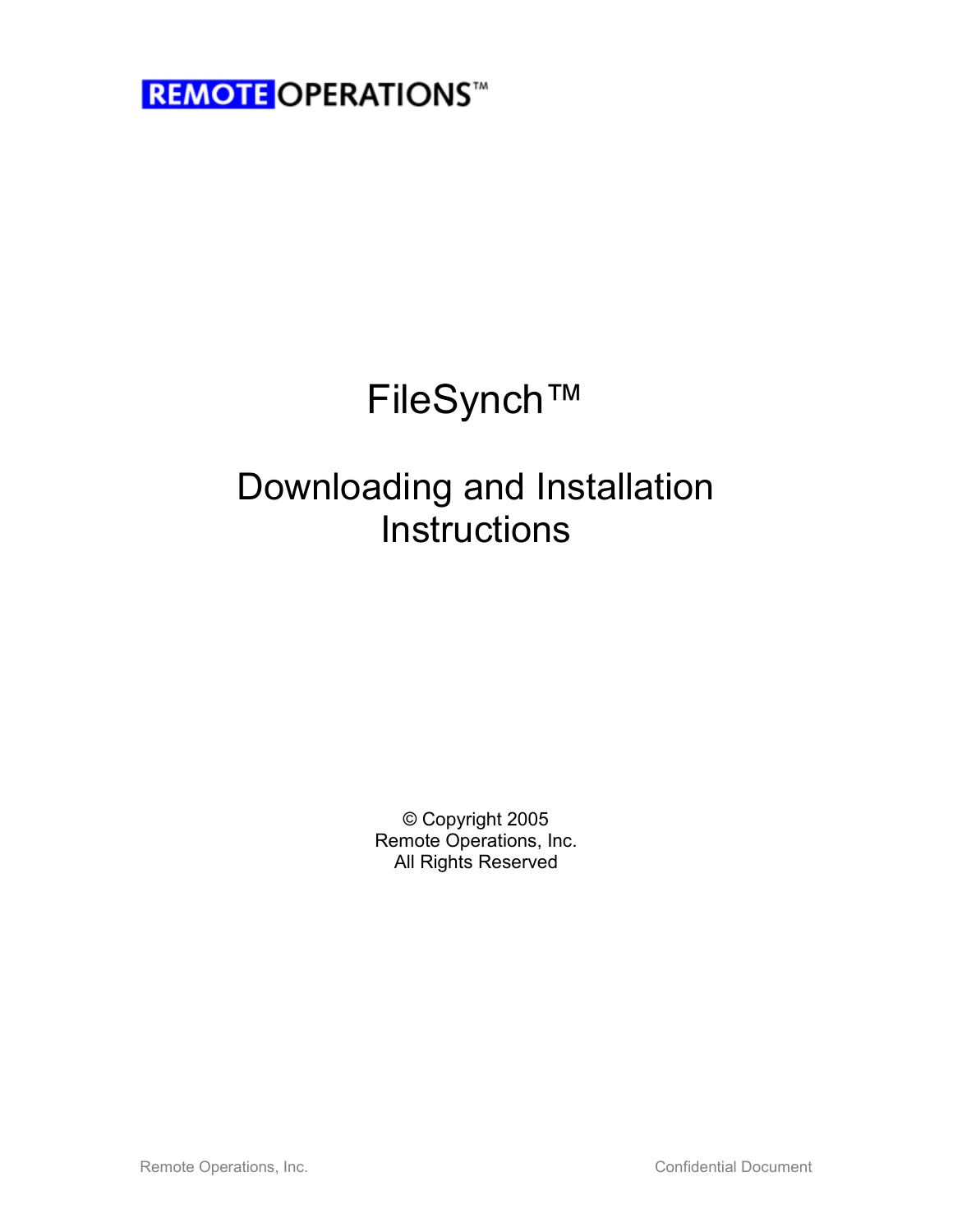#### **Prerequisites**

- 1. In order to utilize FileSynch™ you must have an authorized account. Please consult your facility administrator or account manager.
- 2. Your computer must be running Microsoft Windows 2000, XP or Server 2003.
- 3. Your computer must have WinZip™ or another piece of software to open .zip files. Microsoft Windows XP and later support .zip files natively.
- 4. Your computer must have the Microsoft .Net Framework installed. If you do not have it installed you may download it at:

http://www.microsoft.com/downloads/details.aspx?FamilyID=262d25e3-f589- 4842-8157-034d1e7cf3a3

5. Your computer must have an Internet connection that is available at all times. Otherwise the files will not download or upload until you are connected.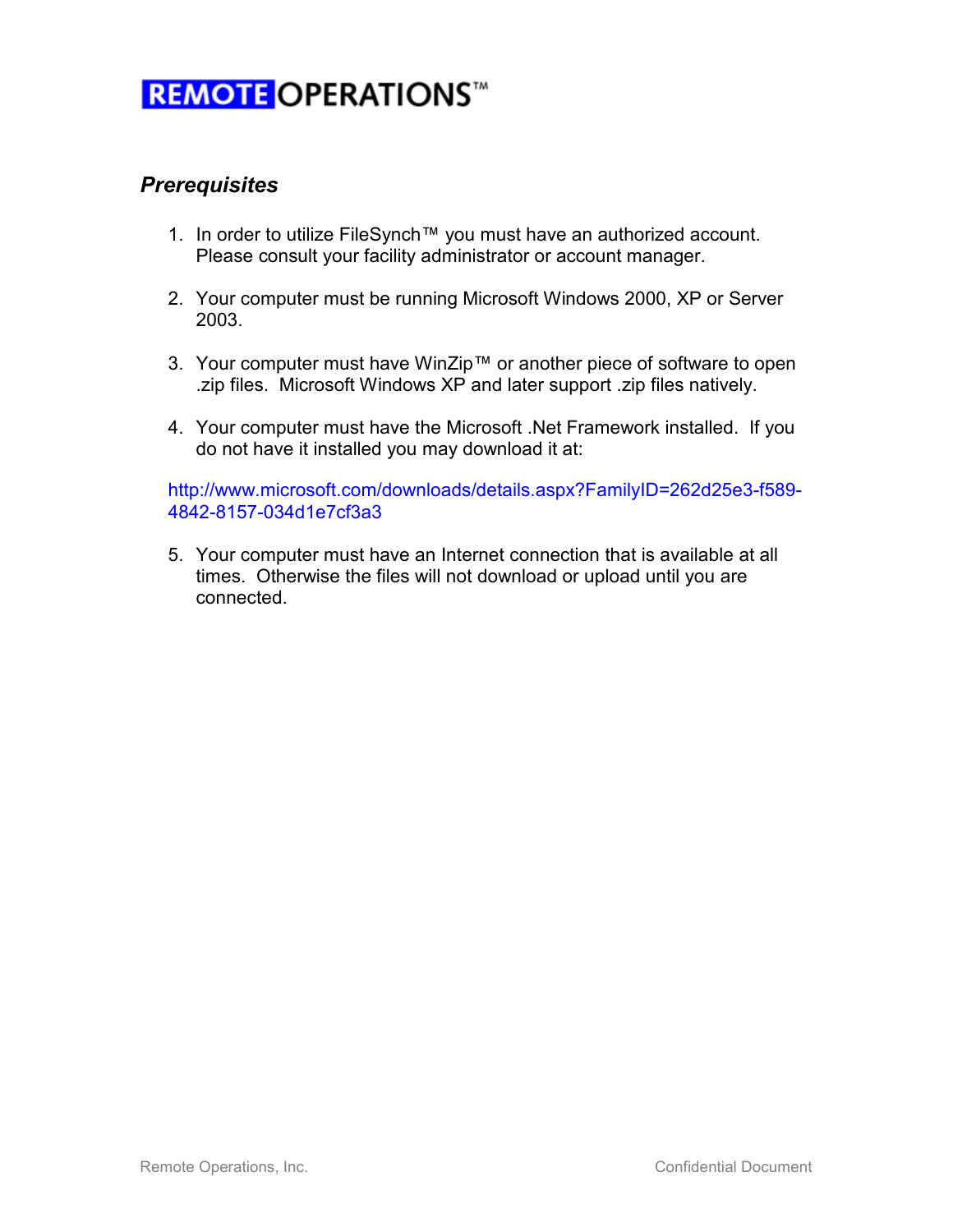#### Downloading the Software

- 1. Open a web browser and go to http://my.remoteop.com.
- 2. Login to the website using the User Name and Password provided to you by your facility administrator. If you do not have a User Name and Password, please contact your facility administrator or account manager.
- 3. Click the Downloads link at the bottom of the screen. Look for the heading File Transfer Software and locate the latest version of FileSynch™.
- 4. Click the link to the latest version of FileSynch™ and click the Save button.



5. Save the file to your hard drive.

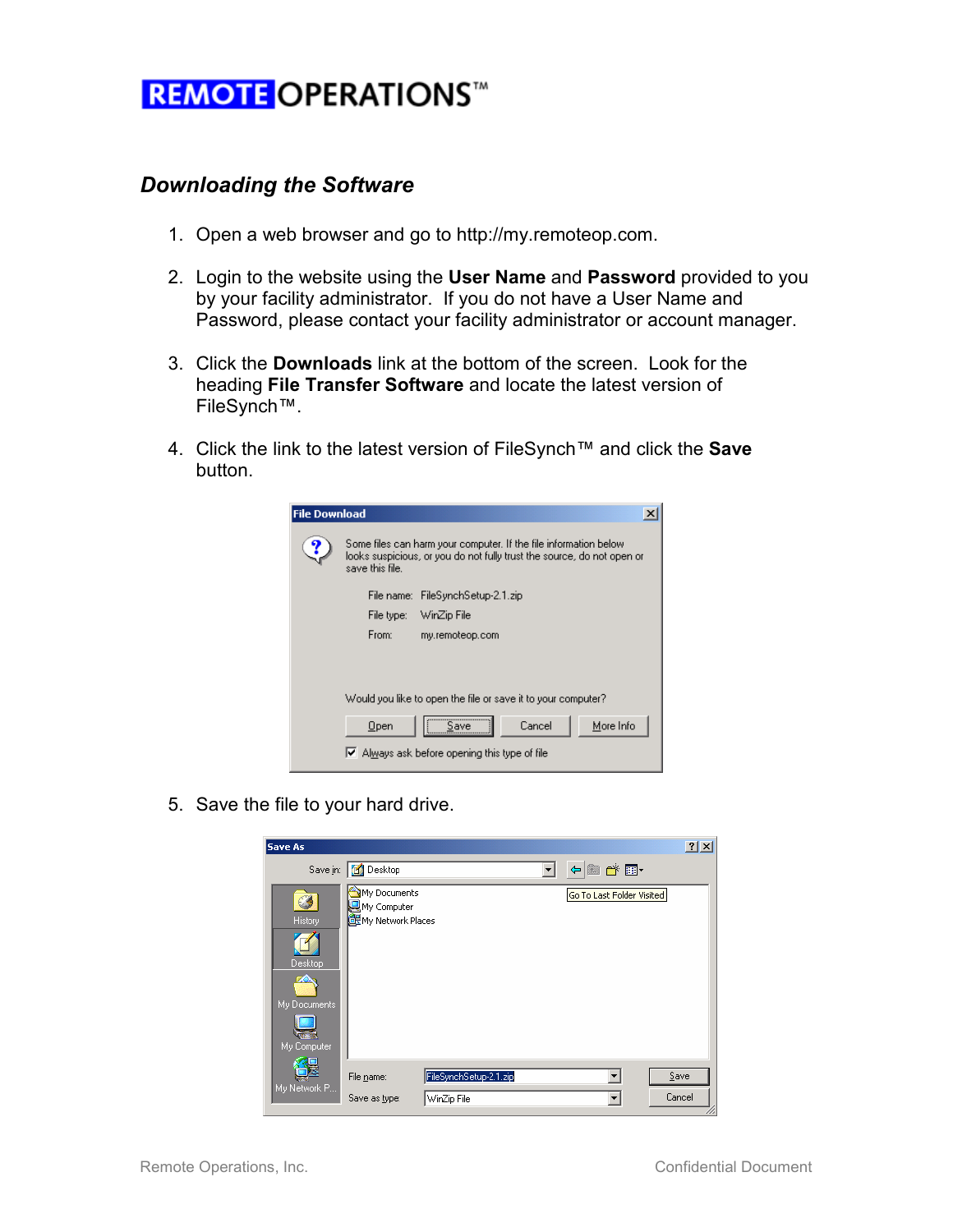6. The file will download to your hard drive.

|                                                               | 37% of FileSynchSetup-2.1.zip Completed              |        |  |  |  |
|---------------------------------------------------------------|------------------------------------------------------|--------|--|--|--|
|                                                               |                                                      |        |  |  |  |
| Saving:                                                       |                                                      |        |  |  |  |
| FileSynchSetup-2.1.zip from my.remoteop.com                   |                                                      |        |  |  |  |
| ,,,,,,,                                                       |                                                      |        |  |  |  |
|                                                               | Estimated time left: 3 sec (272 KB of 854 KB copied) |        |  |  |  |
| Download to:                                                  | G:\Document\FileSynchSetup-2.1.zip                   |        |  |  |  |
| Transfer rate:                                                | 176 KB/Sec                                           |        |  |  |  |
| $\triangledown$ Close this dialog box when download completes |                                                      |        |  |  |  |
|                                                               |                                                      |        |  |  |  |
|                                                               | Open Folder<br>Open                                  | Cancel |  |  |  |

7. Please follow the installation instructions once the file download has completed.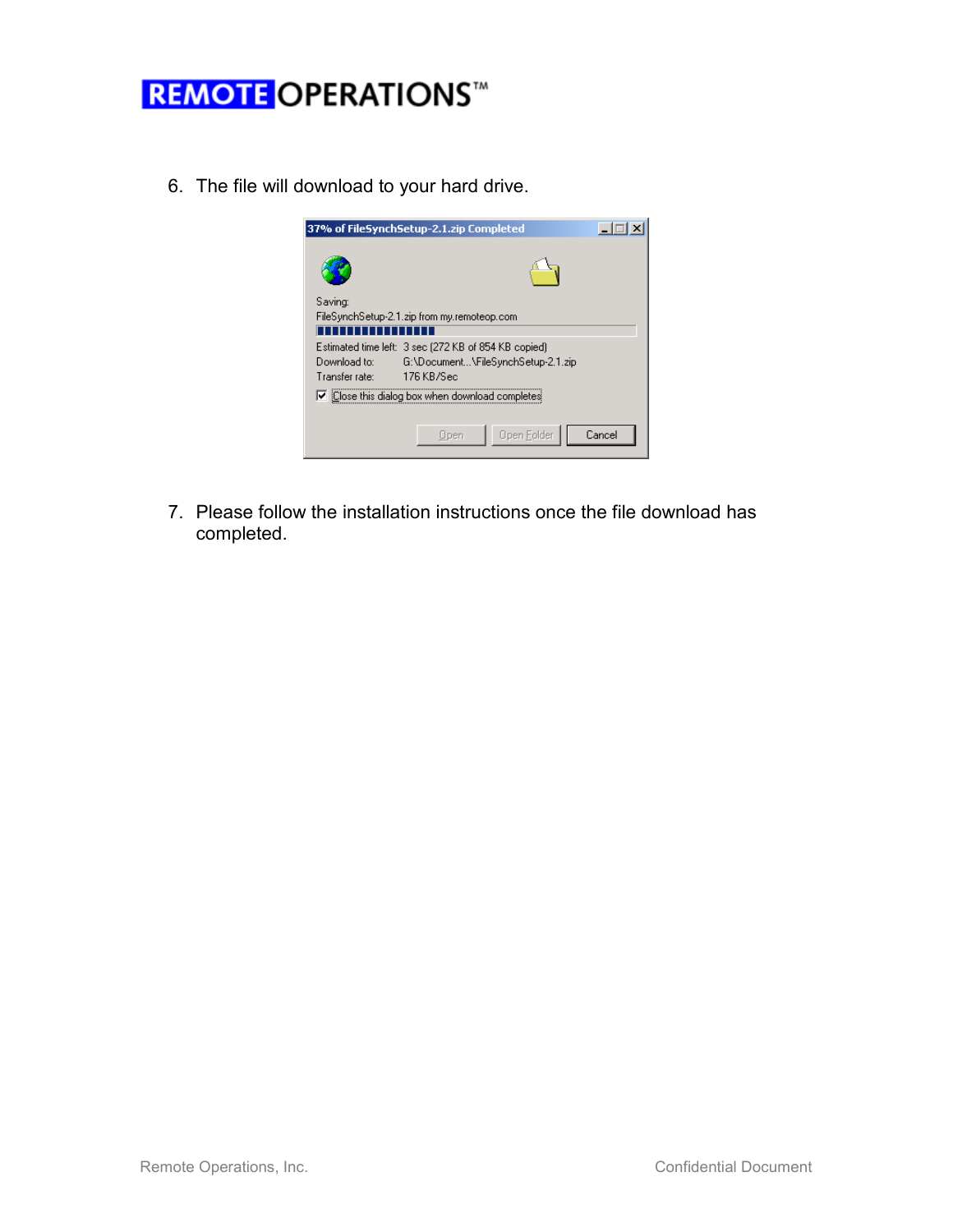#### Installing FileSynch™

1. Locate the .zip file you have saved to your hard drive and open it.



- 2. To begin installation, please run the Setup.exe file located in the .zip file by double clicking on the file.
- 3. You will see the first screen of the installation package if everything worked to this point.



4. Click the Next button to begin installation.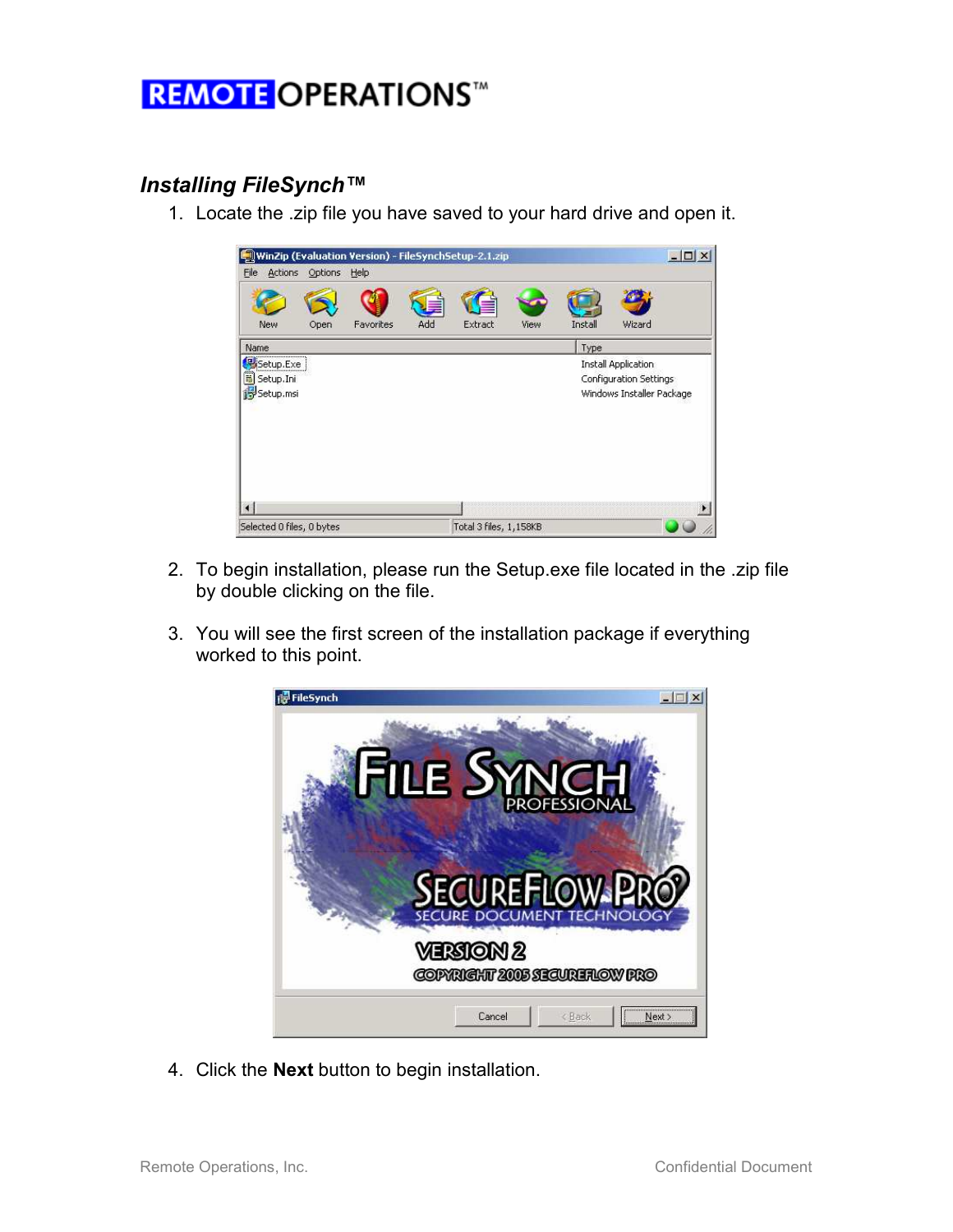5. The next screen shows you the license agreement for the product. Select the I Agree option and click the Next button.



6. The next screen allows you to select the location of the software. The default location is typically acceptable. Please make sure to check the Everyone radio button if you have more than one user profile that needs to access FileSynch™ on this computer.

Click the Next button to continue.

| <b>FileSynch</b>                                                                                             |        |                |                     |  |  |
|--------------------------------------------------------------------------------------------------------------|--------|----------------|---------------------|--|--|
| Select Installation Folder                                                                                   |        |                |                     |  |  |
| The installer will install FileSynch to the following folder.                                                |        |                |                     |  |  |
| To install in this folder, click "Next". To install to a different folder, enter it below or click "Browse". |        |                |                     |  |  |
| Folder:<br>C:\Program Files\SecureFlow Pro\FileSynch\                                                        |        |                | Browse<br>Disk Cost |  |  |
| Install FileSynch for yourself, or for anyone who uses this computer:                                        |        |                |                     |  |  |
| C Everyone                                                                                                   |        |                |                     |  |  |
| o<br>Just me                                                                                                 |        |                |                     |  |  |
|                                                                                                              | Cancel | < <u>B</u> ack | Next >              |  |  |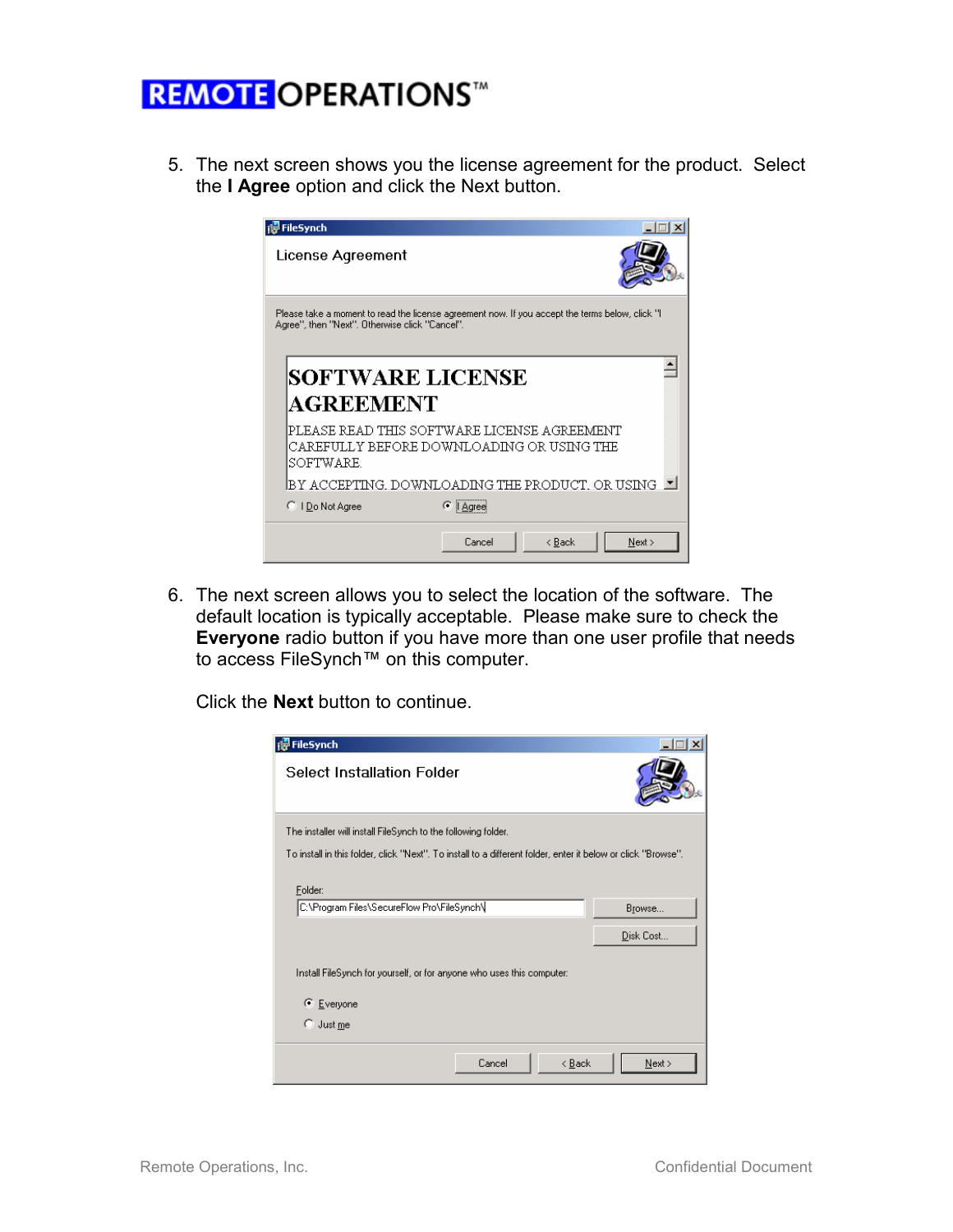7. The next screen is a confirmation screen. To begin installation, please click the Next button.



8. You will see a progress bar as FileSynch™ installs on your computer.

| FileSynch                     |            |        | $\Box$ $\times$ |
|-------------------------------|------------|--------|-----------------|
| Installing FileSynch          |            |        |                 |
| FileSynch is being installed. |            |        |                 |
| Please wait                   |            |        |                 |
|                               |            |        |                 |
|                               |            |        |                 |
|                               |            |        |                 |
|                               | Cancel<br> | < Back | $N$ ext >       |